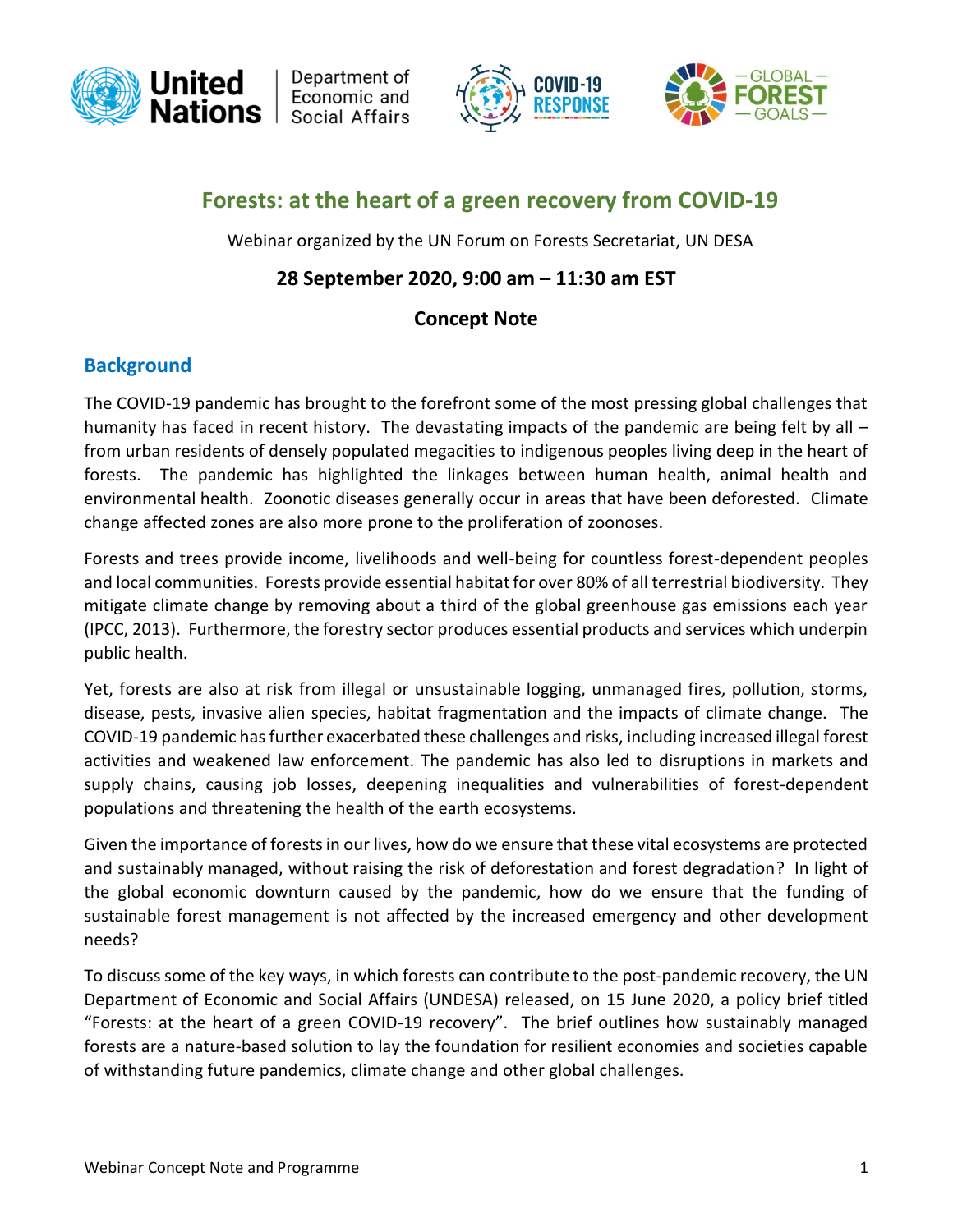

Department of Economic and Social Affairs





In 2017, the UN General Assembly adopted the UN Strategic Plan for Forests 2030 (UNSPF) to provide a global framework for action at all levels to sustainably manage all types of forests and trees outside forests, and to halt deforestation and forest degradation by 2030. The Strategic Plan was created to promote the contributions of forests to the 2030 Agenda for Sustainable Development and has at its heart six Global Forest Goals (GFGs) and 26 associated targets to be achieved by 2030. These goals and targets build on the foundation of the four Global Objectives on Forests of the UN Forest Instrument.

The UN Strategic Plan for Forests 2030 can also serve as the reference framework for a green recovery from COVID-19. The Plan recognizes that the individual and collective actions and commitments of Member States are decisive for its successful implementation, and highlights the vital role of the UN system, members of the Collaborative Partnership on Forests, intergovernmental partners, regional and sub-regional organizations and processes and Major Groups and other stakeholders. It serves as a call to action by all actors, to work individually and collectively to accelerate progress towards the Global Forest Goals, to create a greener, more sustainable post-pandemic world.

## **Objectives**

This webinar is being held in the context of events during the General Assembly high level segment in September 2020, which will set out the vision for global sustainable development in the post-COVID-19 era, including the SDG Moment, celebration of the 75<sup>th</sup> anniversary of the United Nations, SDG Business Forum and the Biodiversity Summit. In this regard, the webinar will provide a timely opportunity to showcase the interlinkages between achieving the Global Forest Goals and delivering the SDGs during the Decade of Action, as well as the significance of forests to the post-2020 global biodiversity framework and climate change agenda.

Discussions will address the importance of a holistic and balanced approach to sustainable management of natural resources. If the aspiration for a green COVID-19 recovery is to materialize, sustainable and healthy forest ecosystems and resilient forest-dependent communities have to be its major pillar.

## **Participants**

The programme of the webinar includes presentations by distinguished panelists, from different backgrounds and affiliations, who will share their views on how the implementation of the UN Strategic Plan for Forests 2030 can help to build a greener and fairer post-pandemic future.

The webinar will be open to all relevant stakeholders, including members of the United Nations Forum on Forests, international and regional organizations, non-governmental organizations, civil society, the business sector, as well as the general public.

### **Outcome**

A brief summary of the event and a copy of the recording of the webinar will be made available on the UN Forum on Forests website [www.un.org/esa/forests.](http://www.un.org/esa/forests)